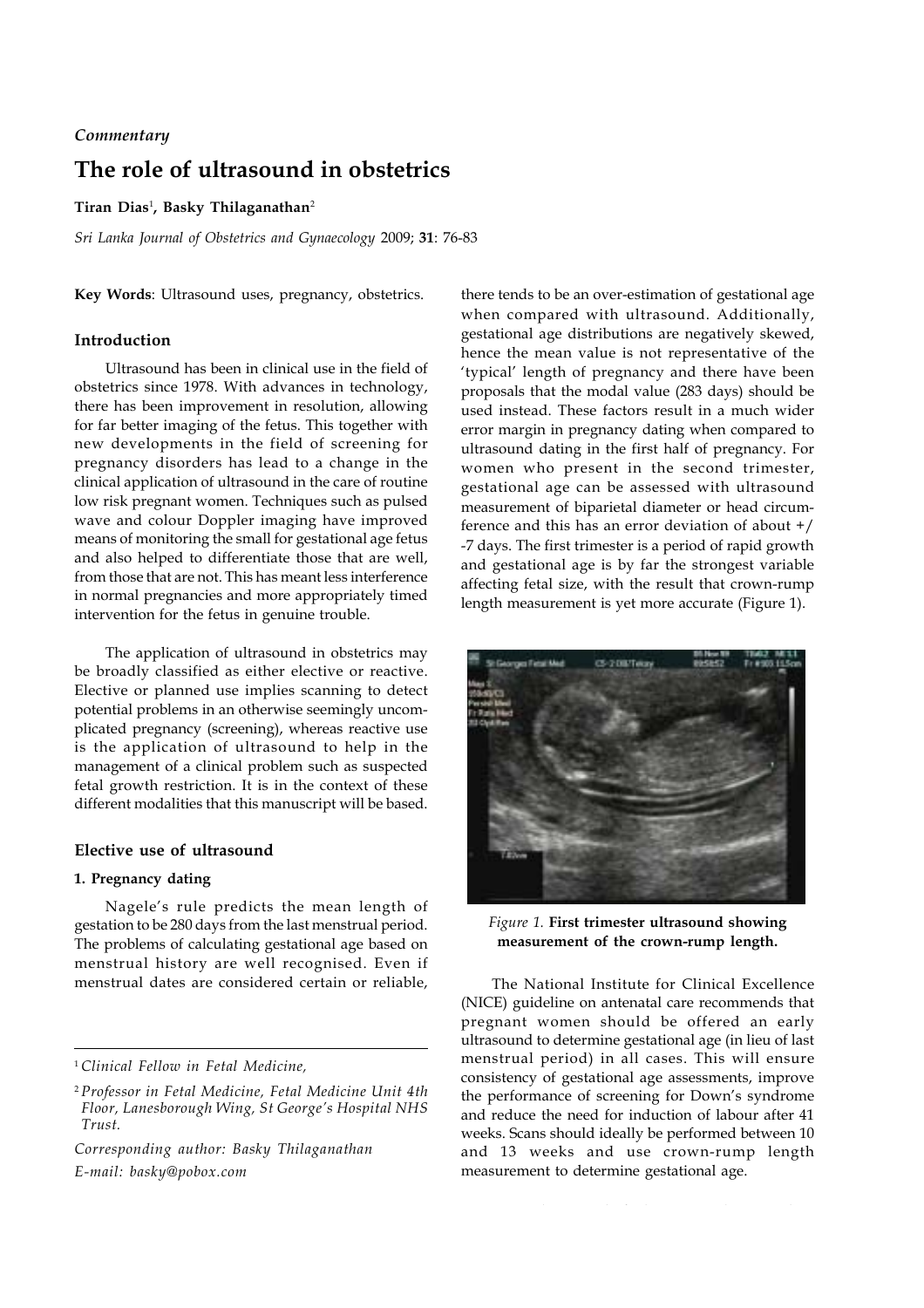### *The role of ultrasound in obstetrics*

Accurate pregnancy dating is especially important at the extremes of pregnancy. Chances of survival following extreme premature delivery rise steeply from about 40% at 24 weeks to over 80% at 28 weeks. In assessing gestation, a few days variation in either direction will have an impact on the baby's chances and hence on the advice given to parents and on clinical management decisions. At the other end of the spectrum, as many as 70% of pregnancies presumed to be post term (>294 days) by menstrual dates, are not post term by scan dates. This would suggest that most inductions for post term pregnancy would be avoided on the basis of ultrasound estimation of gestational age alone.

In terms of prenatal screening, both nuchal translucency and the biochemical test levels (serum  $\alpha$ FP and  $\beta$ hCG) vary with gestational age. Erroneous dating will therefore lead to incorrect risk assessment, unnecessary referrals and increased maternal anxiety.

### **2. Multiple pregnancy**

Twins account for about 1% of all pregnancies, with two-thirds being dizygotic and one-third monozygotic (identical). In dizygotic pregnancies, each zygote develops with its own chorion (dichorionic). Monozygotic pregnancies may also be dichorionic, or there may be sharing of the same placenta (monochorionic) and even fetal organs (conjoined or Siamese). Chorionicity and amnionicity depends on how soon the single embryonic mass splits after fertilisation. The perinatal mortality rate in twins is around 6 times higher than in singletons. This increased mortality is about 3-4 times higher in monochorionic than dichorionic twin pregnancies, regardless of zygosity. Perinatal statistics actually underestimate the importance of monochorionic placentation to fetal death since the highest rate of mortality is before 24 weeks of gestation due to twinto-twin transfusion syndrome (TTTS). Any effort to reduce this excess loss can only be achieved through early identification of monochorionic pregnancies by ultrasound examination in early pregnancy and the development of appropriate methods of surveillance and intervention during the second trimester.

Determination of chorionicity can be performed by ultrasonography and relies on the assessment of fetal gender, number of placentas and characteristics of the inter-twin membrane. Different sex twins are dizygotic and therefore dichorionic, but in about twothirds of twin pregnancies the chorionicity cannot be determined in this way, as fetuses are of the same sex. Similarly, if there are two separate placentas, the pregnancy is dichorionic, but if the two placentas are adjacent to each other, this differentiation is often difficult to make.



*Figure 2.* **The lambda (left) representing dichorionic placentation in a twin pregnancy.**

The best way to determine chorionicity is by an ultrasound examination at 6-9 weeks of gestation, when in dichorionic twins there is a thick septum between the chorionic sacs. After 9 weeks, this septum becomes the inter-twin membrane, but it remains thick and easy to identify at the base of the membrane as a triangular tissue projection. This, when visible, is known as the lambda sign. With the introduction of first trimester scanning between 11 and 14 weeks, sonographic examination of the base of the inter-twin membrane for the presence or absence of the lambda sign provides reliable distinction between dichorionic and monochorionic pregnancies.

TTTS is thought to occur in about 15% of monochorionic twins and is not usually detectable before 16 weeks of gestation. TTTS describes a wide range of problems that can occur in monochorionic twins as a result of unequal sharing of placental blood through inter-twin vascular anastomoses. Ultrasound features in the donor include fetal growth restriction, an empty bladder and anhydramnios. By contrast the recipient usually has normal growth velocity, a large bladder, polyhydramnios and when severe, hydrops. Untreated severe TTTS before 26 weeks is associated with perinatal mortality rates of up to 90% and a high risk of handicap in the survivors. A large multi-centre randomised study has shown that fetoscopic laser coagulation of inter-twin anastomoses is a more effective first line treatment than serial amnioreduction in cases of severe TTTS less than 26 weeks.

# **3. Placental site**

Placental implantation in the lower uterine segment (placenta praevia) is uncommon, but represents a serious pregnancy complication. A low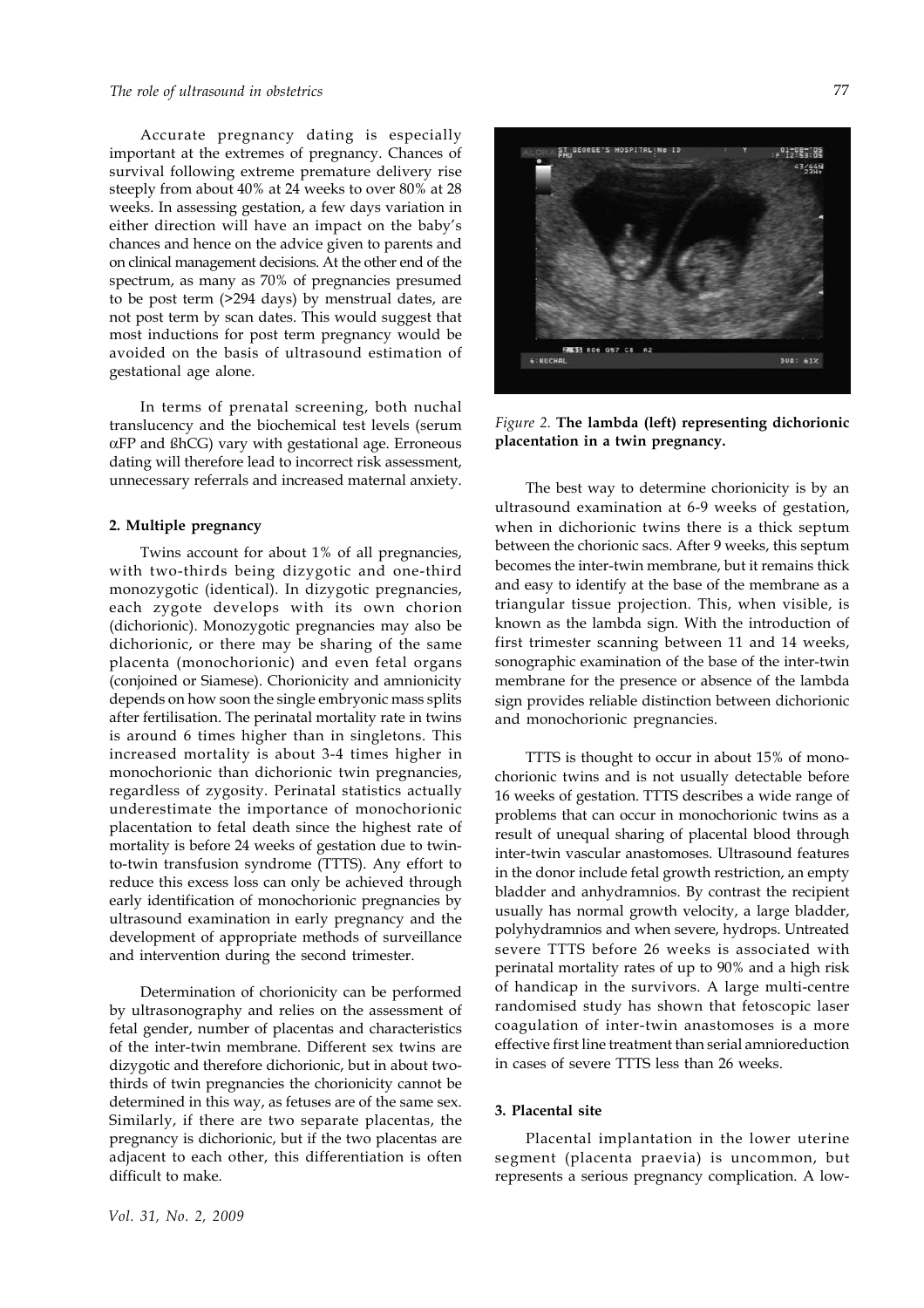lying placenta is frequently diagnosed (15-20% of cases) following mid-trimester ultrasonography. The prevalence of clinically evident placenta praevia is estimated to be approximately 4-5 per 1000 pregnancies.



*Figure 3.* **Ultrasound showing the leading placental edge encroaching into the lower uterine segment.**

The diagnosis of placenta praevia is based on the findings of the ultrasound examination prior to the occurrence of symptoms. It is well established that the use of transvaginal ultrasound is superior to transabdominal ultrasound in defining the relationship of the placental edge and the internal cervical os. In addition, the use of ultrasound has changed the classification of placenta praevia into 'minor' and 'major'. A minor placenta praevia (low lying placenta) is one that lies in the lower uterine segment >2cm from the internal os. A major placenta praevia occurs when the placental edge overlaps or is within 2 cm of the internal cervical os in late pregnancy.

If the placenta is overlapping or reaching the internal cervical os at the time of the anomaly scan, a repeat ultrasound should be arranged for late pregnancy to rule out placenta praevia. If the placental edge is not reaching the internal os, repeat scanning in later pregnancy is unnecessary. The placental edge located within 2 cm of the internal cervical os (major praevia) at term should be delivered by caesarean section. In cases where this distance is more than 2 cm (minor praevia), an attempt at vaginal delivery is appropriate but precautions should be taken to manage post-partum haemorrhage.

#### **4. Screening**

# **i) Chromosomal aneuploidy**

Down's syndrome accounts for about one-third of the cases of severe mental handicap and is the most common pattern of malformation in man. Prenatal diagnosis of this condition currently relies on assessment of risk followed by invasive testing in those deemed to be at high risk. The basis of screening for trisomy 21 for many years has been either maternal serum biochemistry or first trimester nuchal translucency. Traditional classification of high risk uses the highest 5% of risk for the screen positive group. At this risk cut-off, the detection rate for trisomy 21 varies from 60% for second trimester maternal serum biochemistry to about 70% for nuchal translucency screening.

Recent evidence suggests that maternal age can be combined with fetal nuchal translucency and maternal serum biochemistry  $(\beta$ -hCG and pregnancyassociated plasma protein (PAPP-A)) at 11-14 weeks to identify about 90% of affected fetuses with a 5% screen positive rate. Screening for chromosomal defects in the first rather than the second trimester has the advantage of earlier prenatal diagnosis and consequently less traumatic termination of pregnancy for couples who choose this option. A potential disadvantage is that earlier screening identifies pregnancies that are destined to miscarry, since approximately 30% of fetuses with Down syndrome at 12 weeks will die in-utero before term. All methods of antenatal screening will however, have similar problems, including second trimester maternal serum biochemistry, as about 20% of fetuses with Down syndrome will die in-utero between 16 weeks and term.

Studies from specialist centres have demonstrated that the assessment of the fetal nasal bone, ductus venosus Doppler flow or tricuspid regurgitation can reduce the false positive rate in screening for trisomy 21. However, it remains to be established whether these assessments can be carried out reproducibly in a routine screening setting.

Major chromosomal abnormalities are often associated with soft markers (hyperechogenic bowel, intracardiac echogenic foci, choroid plexus cysts and hydronephrosis) that can be detected by mid trimester ultrasound examination. The overall risk for chromosomal abnormalities increases with the total number of markers that are identified. Because of the success of first trimester nuchal translucency screening in detecting Down syndrome, the subsequent detection of minor defects or soft markers later in the pregnancy is of doubtful value as the a-priori risk for trisomy 21 is significantly reduced.

### **ii) Congenital heart defects**

Cardiovascular abnormalities are found in 5-10 per 1000 live births. Echocardiography has been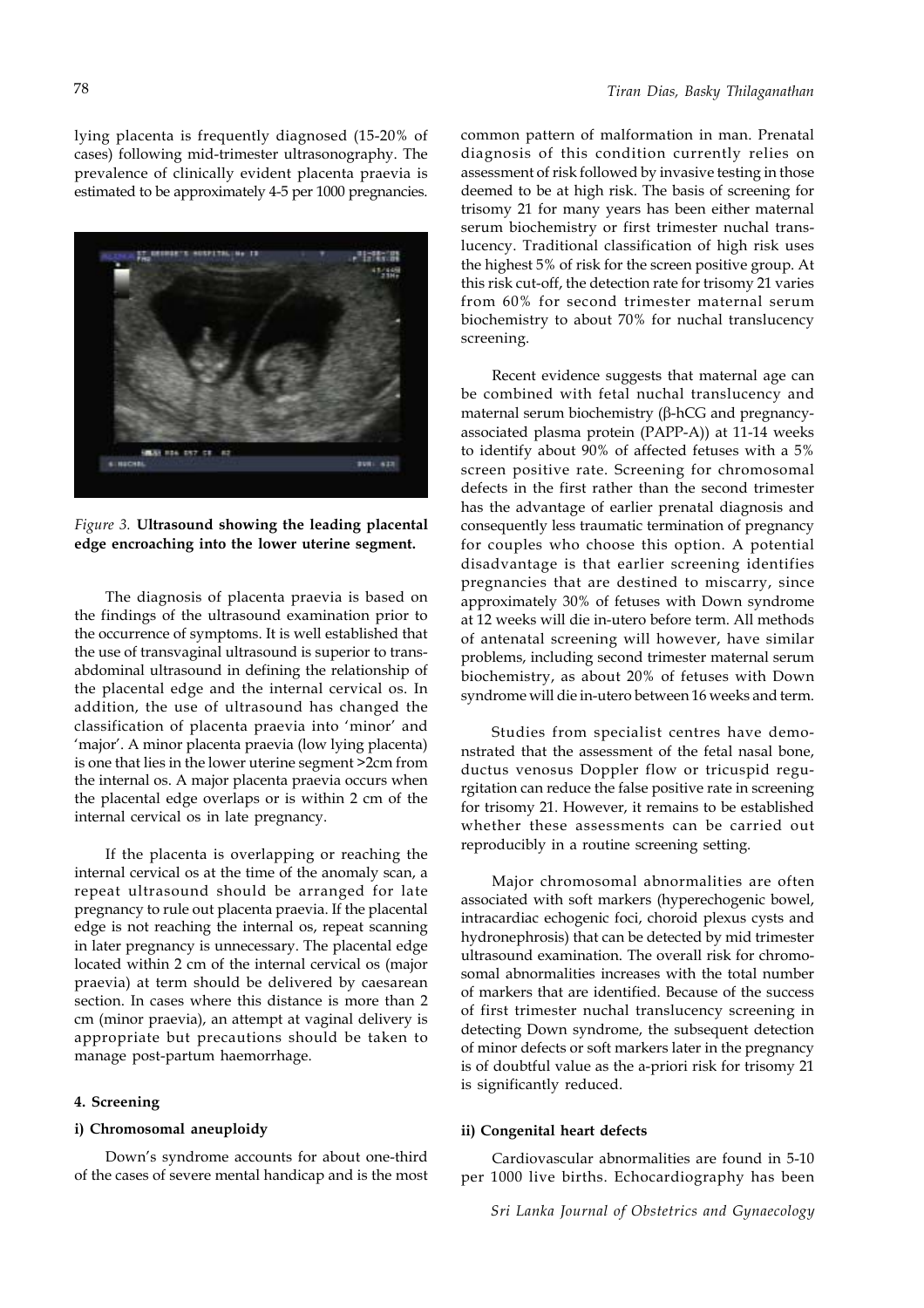#### *The role of ultrasound in obstetrics*

applied successfully to prenatal assessment and studies from specialist centres report the diagnosis of about 80% of moderate and severe defects in high risk populations. The main challenge is in the identification of the high risk group for subsequent referral to specialist centres. Using examination of the fetal heart (four chamber view) at the time of the routine mid trimester ultrasound scan, routine screening studies suggest a sensitivity of only 30% for the detection of major cardiac defects.



*Figure 4.* **Normal second trimester four-chamber view of the heart.**

 When a previous sibling has had a congenital heart defect, in the absence of a known genetic syndrome, the risk of recurrence is about 2%. This is the equivalent risk for children of diabetic mothers. However, the majority of congenital cardiac defects occur in women without any identifiable risk factors. Fetuses with increased nuchal translucency at 10-14 weeks, which are chromosomally normal, do constitute a high-risk group and should be referred for specialist echocardiography. Studies suggest the prevalence for major heart defects in this group to be as high as 5%, which compares favourably to current high risk groups.

#### **iii) Neural tube defects**

These include anencephaly, encephalocele and spina bifida. In anencephaly, there is absence of the cranial vault (acrania) with subsequent degeneration of the exposed brain (exencephaly). Encephaloceles are cranial defects, usually occipital, with herniated fluid filled or brain filled cysts. In spina bifida, the neural arch, usually in the lumbosacral region, is incomplete with secondary damage to the exposed nerves. The prevalence of neural tube defects in the UK is about 5 per 1000 births. Anencephaly and spina bifida account for 95% of cases and encephalocele for the remaining 5%.

*Vol. 31, No. 2, 2009*

These defects can be readily identified by ultrasonography. By 11 weeks gestation, normally one finds hyperechogenicity of the skull in comparison to the underlying tissues. The characteristic feature of anencephaly at this gestation is acrania, the brain showing varying degrees of distortion and disruption. Once sonographers are made aware of this, screening studies have shown that anencephaly can be reliably diagnosed at the time of the 11-14 week scan.

The diagnostic sensitivity for the prenatal sonographic detection of spina bifida is about 80-90% and even higher with prior knowledge of maternal serum alpha-fetoprotein results. During the second trimester there are well established intracranial sonographic findings that can enhance the detection of spina bifida. The 'lemon' sign (deformity of the frontal bone) is present in virtually all cases between 16 to 24 postmenstrual weeks but is less reliable after this gestation. Cerebellar abnormalities with obliteration of the cisterna magna is present all through gestation in 95-100% of cases with the 'banana' sign (abnormal shape of the flattened cerebellum) detectable from 15 weeks gestation.



*Figure 5.* **Lemon-shaped head in spina bifida.**

 Encephaloceles are easily recognised as cranial defects with herniated fluid filled or brain filled cysts. They are most commonly found in the occipital region (75%) but may occur at other sites. Prenatal diagnosis is important as it allows the option for early termination of pregnancy for conditions that are otherwise severely debilitating. Although anencephaly is uniformly fatal, the prognosis with an encephalocele is inversely related to the amount of herniated cerebral tissue. Overall, the neonatal mortality is about 40%, with 80% of survivors being intellectually and neurologically handicapped. In spina bifida, intelligence may be normal, but surviving infants are often severely handicapped, with lower limb paralysis and double incontinence.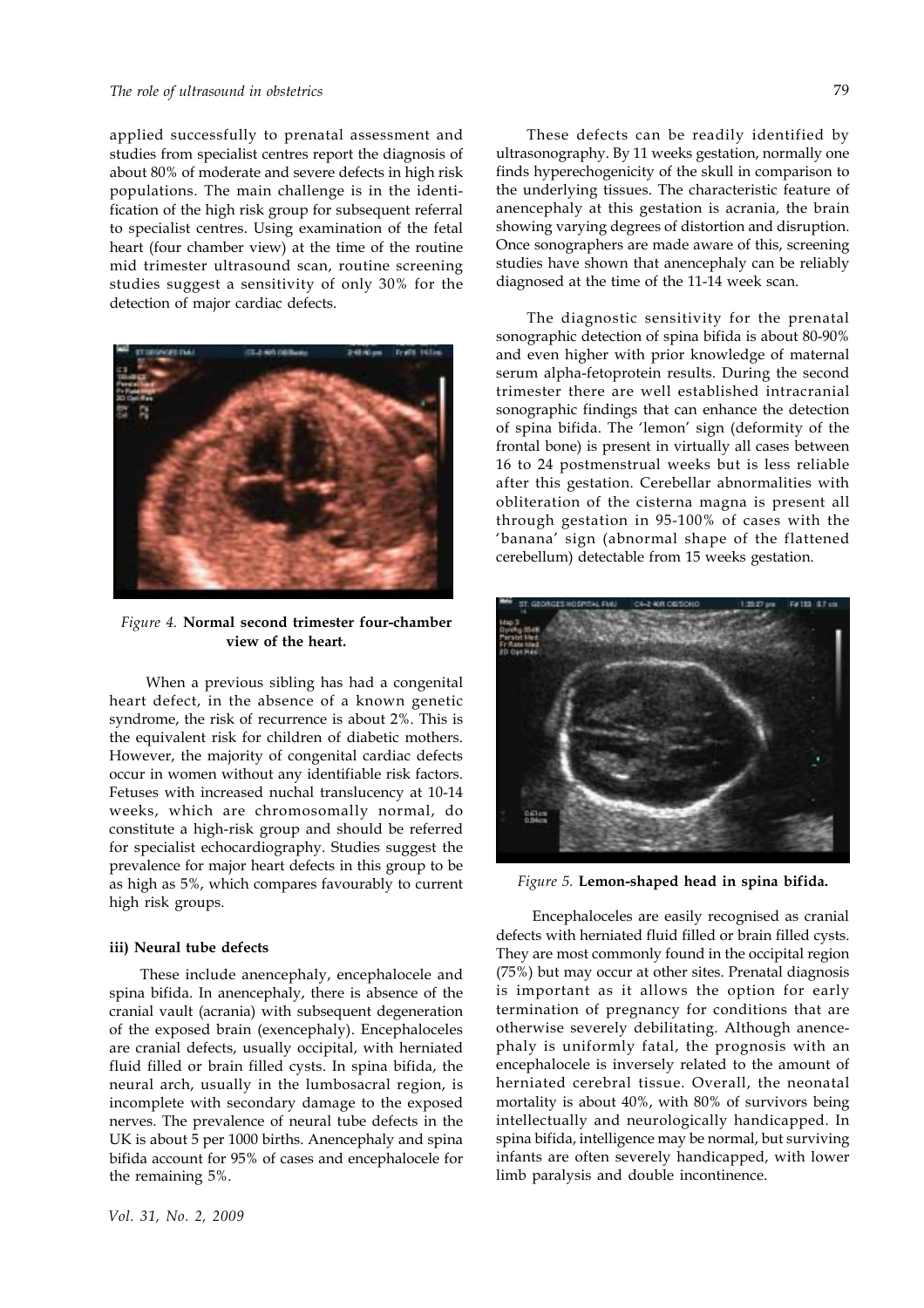# **iv) Pre-eclampsia and intra-uterine growth restriction**

Impaired trophoblastic invasion of the maternal spiral arteries is associated with increased risk for the subsequent development of intrauterine growth restriction (IUGR), pre-eclampsia and placental abruption. As gestation advances there is normally a decreased resistance to blood flow within the uterine arteries. If the flow velocity waveform is assessed by Doppler ultrasound, an increase in diastolic blood flow velocity is seen with a resultant fall in the resistance and pulsatility indices. In addition, the early diastolic notch in the waveform disappears. With impaired trophoblastic invasion, the high resistance flow pattern is seen to persist until later in gestation.

Several studies in unselected populations have examined the value of Doppler assessment of the uteroplacental circulation in the prediction of preeclampsia and IUGR. At 20 weeks of gestation approximately 15% of patients have a high resistance uterine artery waveform, with this figure dropping to about 5% by 24 weeks. Studies on these patients in routine unselected populations have however produced conflicting results with the prevalence of pre-eclampsia within this 'high resistance' group varying from as low as 2% to as high as 24%. There are many reasons for these apparent discrepancies. Early studies were limited by the use of continuous wave Doppler, which is a blind investigation. Whereas more recent studies used colour Doppler ultrasound, which allows clear identification of the uterine artery and is therefore a more reproducible examination. Different population groups, gestational ages and criteria for the diagnosis of pre-eclampsia/IUGR may also account for the discrepant results.



*Figure 6.* **Uterine artery Doppler showing a high resistance 'notched' waveform.**

More recent studies, using colour Doppler imaging, have suggested that up to 80% of women destined to develop severe preterm pre-eclampsia, will

have high resistance flow velocity waveforms in their uterine arteries at 23 weeks gestation. Thus, using ultrasound, it may be possible to identify a small subset of the population (5-7%) that will contain a high percentage of women destined to develop these severe complications of pregnancy.

Studies have shown that assessment of a woman's level of risk for pre-eclampsia by uterine artery Doppler performs better then maternal history alone. Combination of maternal history and uterine artery Doppler findings leads to even more accurate assessment of risk and allows calculation of a patientspecific risk. Whether pharmacological intervention in women identified to be at high risk for pre-eclampsia on the basis of Doppler is effective in reducing the incidence of the disease remains to be established.

#### **v) Preterm delivery**

Preterm labour and delivery is the major cause of perinatal morbidity and mortality in developed countries. Preterm delivery occurs in only 5-10% of pregnancies and yet, over 80% of neonatal deaths occur in pregnancies ending before 37 completed weeks of gestation and about two thirds of neonatal deaths occur in infants delivered before 29 weeks gestation. Advances in perinatal and neonatal medicine in recent decades have led to improved survival of preterm infants. Recent data has shown that survival rates improve from about 40-50% at 24 weeks to over 90% by 29 weeks. Identification of women at high risk of preterm delivery at these early gestations would allow for more intensive monitoring and the development of strategies to prevent this occurrence. Any such screening test would need to be sensitive and specific with a high predictive value in order to be effective in a population where the prevalence of the condition is low. Transvaginal ultrasound has the potential to provide objective, repeatable cervical length measurements, which may then potentially be used to predict preterm labour.



*Figure 7.* **Transvaginal scan showing funnelling of the internal cervical os and associated shortening in cervical length.**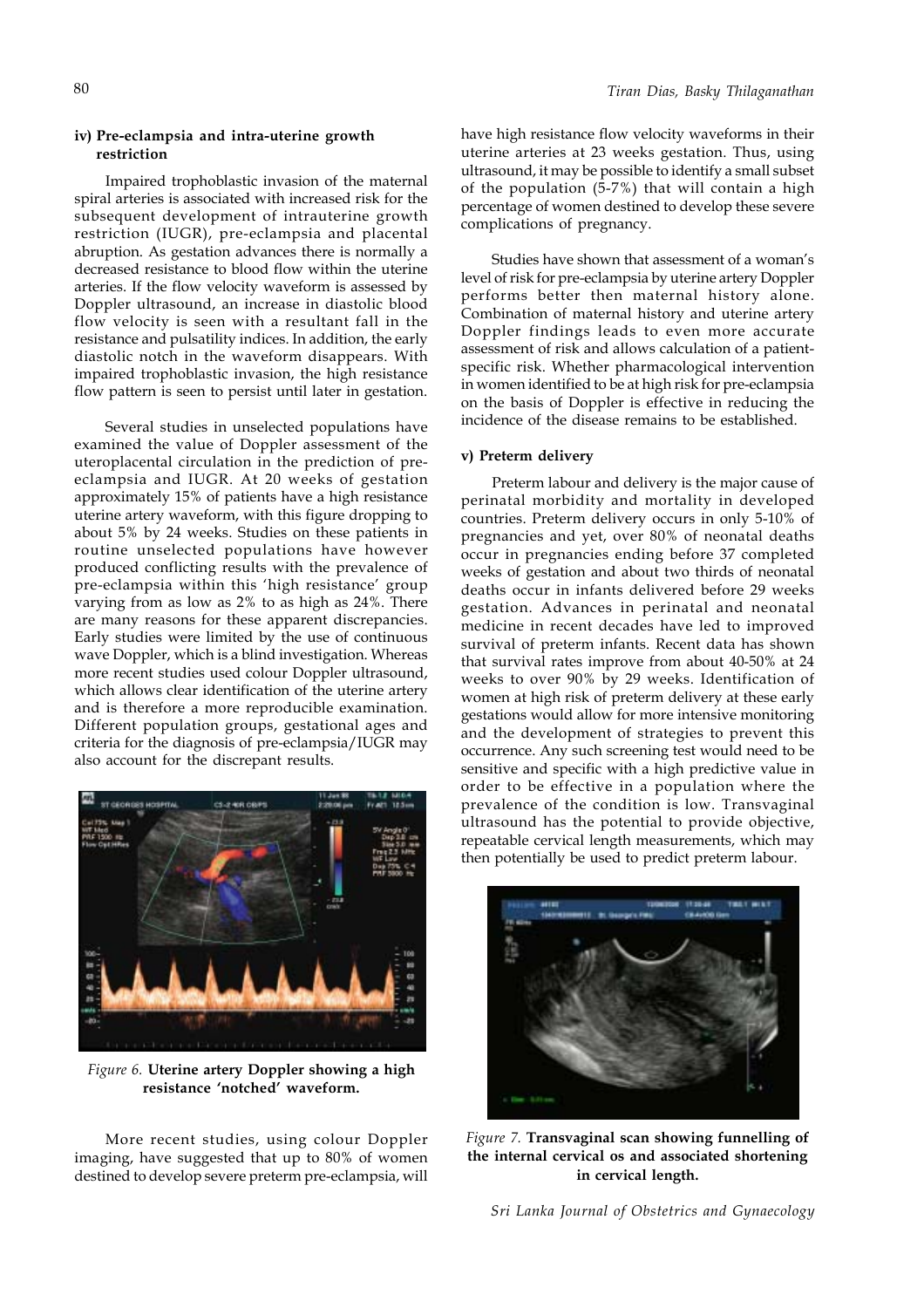### *The role of ultrasound in obstetrics*

Initial studies have assessed cervical length in high risk pregnancies (previous preterm delivery, threatened preterm labour, multiple gestations) and have shown that the shorter the cervical length, the higher the risk for preterm labour. Using a cut off of <15 mm it is possible to about 2% of the population that would contain 80% of pregnancies destined to deliver before 29 weeks gestation and 55% of those before 33 weeks gestation. Ultrasound presents a powerful tool for use as screening in the prediction of spontaneous preterm delivery. Although the use of hormonal manipulation has shown promise in reducing the risk of preterm delivery in high risk pregnancies, other interventions such as antibiotic use or cervical cerclage are still to show consistent results.

# **Reactive use of ultrasound**

#### **1. Fetal growth**

### **i) Small for gestational age**

Growth restriction may occur because of inherent fetal abnormalities or may result from substrate deprivation. The definition of intrauterine growth restriction is however imprecise and somewhat arbitrary. The arbitrary identification of fetuses less than the 10th or third centile as growth restricted results in the inclusion of some babies that are constitutionally small but appropriately grown. This practice also fails to identify infants that have not reached their genetic potential despite being born within 'normal' weight criteria for a given population. Until the endpoint that defines abnormal growth is recognised, the process of defining IUGR will remain unsatisfactory. Customised antenatal growth charts have been introduced into clinical practice in some areas which take individual variations into consideration and are designed to facilitate better supervision of fetal growth.

Growth is a functional measure of the fetal condition and hence a better determinant of fetal status than pure biometry. Because of intra and interobserver variability, measurements should be taken at a minimum of two weekly intervals. The most important aspect of management is the correct assessment of whether an affected fetus requires premature delivery. Abnormal umbilical artery Doppler findings occur most commonly in those fetuses where growth restriction occurs because of uteroplacental insufficiency. Growth restriction in association with normal umbilical artery Doppler velocimetry may indicate the need to consider other aetiological possibilities such as chromosomal anomalies and congenital infections.



*Figure 8.* **Normal umbilical artery Doppler assessment showing positive end diastolic velocities.**

It is well established that delivery is indicated when there is reversed umbilical end diastolic flow velocities after 32 weeks gestation and absent end diastolic flow velocities more than 34 weeks. What is still unresolved is the optimal timing of delivery in pregnancies complicated by IUGR between 26 and 32 weeks. The risks of prematurity have to be balanced against the risks of prolonged fetal exposure to hypoxaemia and acidaemia which may result in perinatal morbidity and mortality. Recent publications of longitudinal monitoring studies in fetal growth restriction suggested that perinatal morbidity and mortality may be improved by the use of fetal ductus venosus Doppler and fetal heart rate monitoring in optimising the timing of delivery.

### **ii) Large for gestational age**

Definitions of macrosomia range from birth weight greater than 4000g to birthweight greater than 4500g. Risks of macrosomia to the fetus include shoulder dystocia, Erb's palsy, fractures and birth asphyxia. For the mother, prolonged labour in the first and second stage may occur, leading to greater birth canal injury and postpartum haemorrhage. Risk factors for macrosomia include established and gestational diabetes, maternal obesity, parity and prolonged gestation. Macrosomic infants of diabetic mothers have a much higher risk of developing shoulder dystocia when compared to macrosomic infants of nondiabetics.

Clinical estimation of fetal weight is unreliable, especially in the presence of maternal obesity. Fetal weight estimation by ultrasound is related to three measurements: head circumference reflecting brain size, abdominal circumference reflecting the nutritional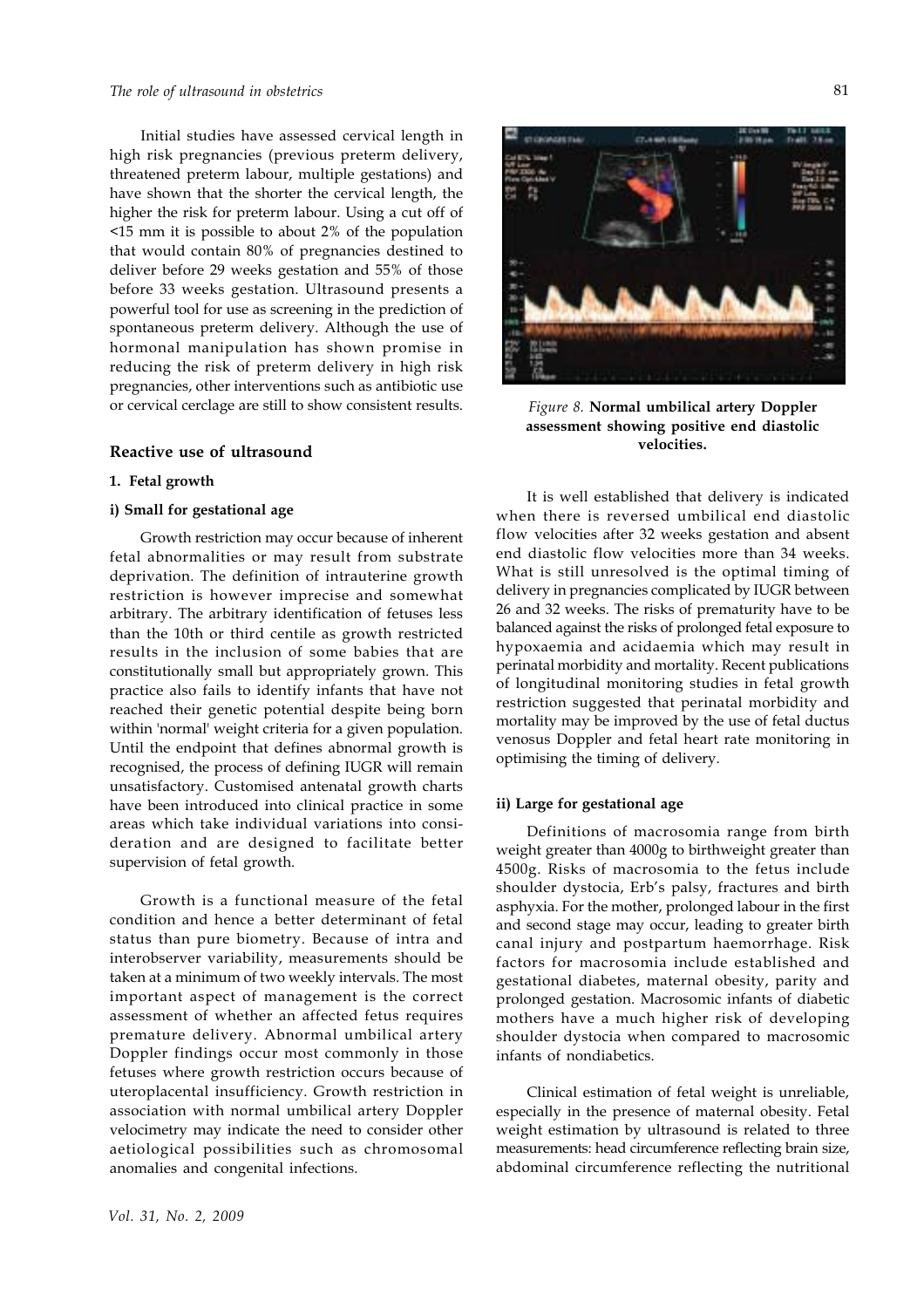state of the fetus and femur length reflecting height or length. These 3 measurements have been combined in various ways and used to estimate fetal weight. Unfortunately the relative error (error as a percentage of birthweight) has been found to vary between 10 and 15%. Clinically this means that if the estimated weight is >4000g then only 77% of new-borns will actually weigh >4000g. This implies that the use of sonographic estimated fetal weight alone is not clinically defensible and the clinician must realise that sonographic estimated weight has a poor positive predictive value, as all formulae tend to over-estimate birthweight.

#### **2. Reduced fetal movements**

An active baby is a healthy baby. Normal fetal responses require normal fetal central nervous system function, which in turn requires adequate fetal oxygenation. Fetal tone, movements and breathing movements can all be assessed sonographically. There is evidence that the various subcortical centres in the brain that control these activities have different sensitivities to oxygen, with the earliest developed being the least sensitive to hypoxia. With progressive hypoxia breathing motions are lost first followed by movement and then tone. Full biophysical profiles, entailing a 30-minute ultrasonographic assessment of the fetus were popularised in the early 1990's, but have since fallen out of use. Cardiotocography is usually used in the presence of reduced fetal movement to reassure the clinician and parents of fetal wellbeing. A systematic review of randomised trials of this practice has shown no impact on perinatal mortality. Assessment of the fetal growth velocity appears to the best available test of fetal wellbeing in this presentation, although this may have significant cost implications for clinical practice.

#### **3. Antepartum haemorrhage**

Bleeding from the vaginal tract occurring after viability and before labour can have 3 possible causes. It may be secondary to a placental separation, from a low-lying placenta or an incidental bleed from elsewhere in the genital tract, e.g. cervix, vagina. The clinical presentation often gives a clue to the underlying cause. Apart from the exclusion of a lowlying placenta, there is no place for ultrasound in the acute management of this problem. Should recurrent vaginal bleeds occur, consideration can be given to subsequent ultrasonography to check on fetal growth.

# **4. Ruptured membranes**

The diagnosis of ruptured membranes is usually made on the basis of a suggestive history, and on

examination, the demonstration of amniotic fluid in the vagina on speculum examination. All too often, a request of ultrasonographic assessment of the liquor volume is also made. A study done on term pregnancies would suggest that ultrasound is unhelpful as those women with definite membrane rupture showed no difference in mean amniotic fluid depth when compared to women with intact membranes. At earlier gestations (<34 weeks), the finding of virtual anhydramnios would be strongly supportive if the diagnosis was suspected. Once the diagnosis of membrane rupture is made, ultrasound has no predictive value for neonatal outcome and frequent sonographic assessment is not recommended.

### **5. Prolonged pregnancy**

The standard definition of prolonged pregnancy accepted by the WHO and FIGO is 42 completed weeks or more. Using this definition about 4-10% of pregnancies will reach this gestation. It has been recognised for many years that prolonged pregnancy is associated with increased perinatal mortality and morbidity. Different studies have shown increased intrapartum fetal death rates, increased incidence of meconium staining of the amniotic fluid, increased fetal heart rate abnormalities in labour with a corresponding increase in intrapartum fetal blood sampling and rates of neonatal seizures. This has led to a significant increase in the number of inductions of labour for pregnancies going beyond the expected date of delivery.

Proponents of a conservative approach argue that, provided appropriate surveillance is made, there should be no inherent risks in continuing with the pregnancy into the post term period. There is, however, no consensus on what constitutes 'appropriate surveillance'. More complex fetal monitoring using a formal biophysical scoring system has been suggested, but it is arduous and trials suggest no clinical benefit between this and simple monitoring. One large population-based study from Sweden suggests that fetal size at term may be the single biggest risk factor for a poor outcome. This showed that at term and in the post-term period, small for gestational age (SGA) babies had a significantly higher risk for stillbirth and infant death when compared with appropriately sized babies. Ultrasound assessment of size may therefore aid in the determination of the fetus at risk, but further studies need to be directed in this area.

# **Conclusions**

Ultrasound has largely been believed to be useful in pregnancy, providing carers with ever increasing information. Advances in technology have made it